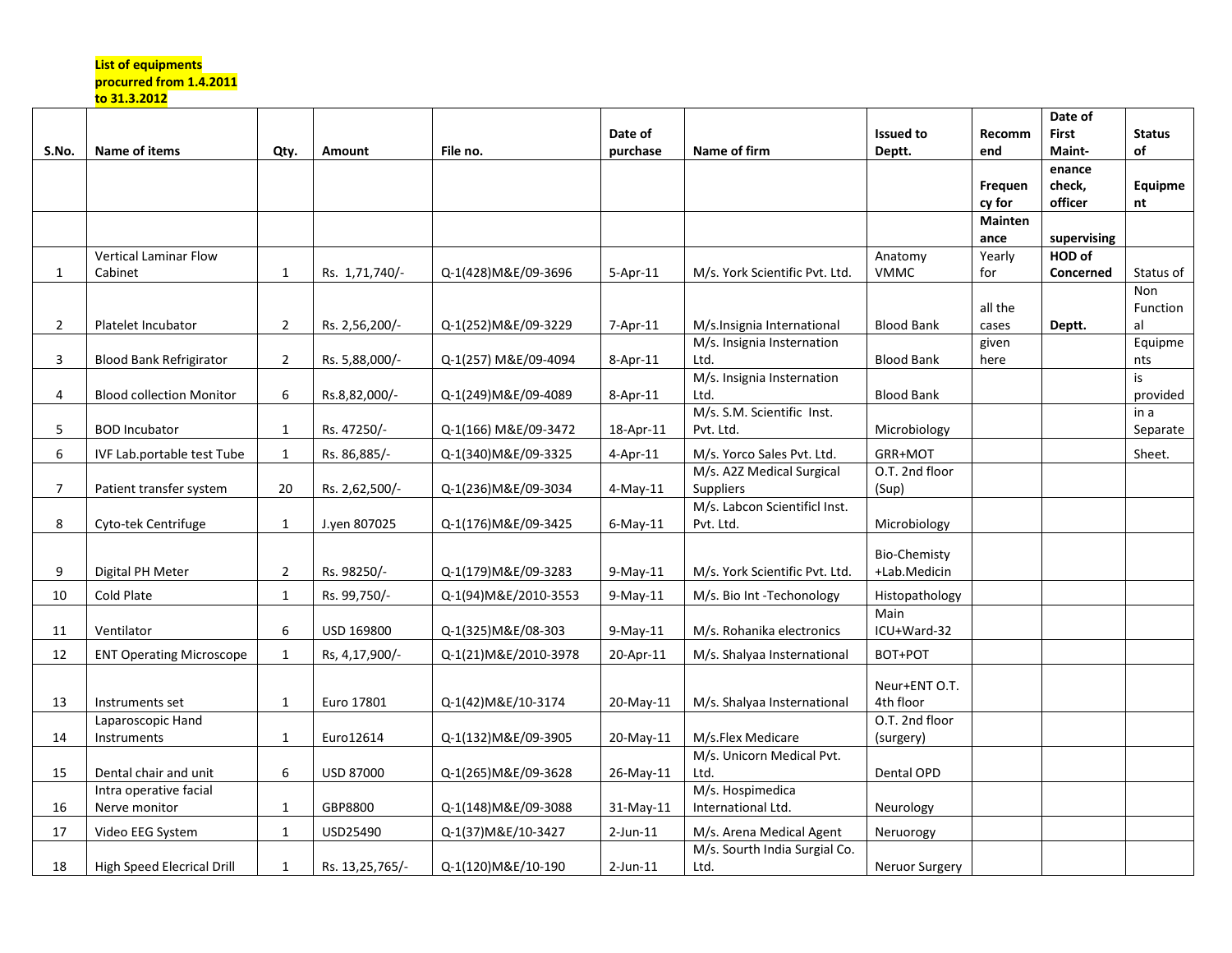| 19 | C.R. Systems                             | 3              | USD109383       | Q-1(125) M&E/09-3094  | $1-Apr-11$  | M/s/.Agfa Healthcare                    | Radiology       |  |
|----|------------------------------------------|----------------|-----------------|-----------------------|-------------|-----------------------------------------|-----------------|--|
|    |                                          |                |                 |                       |             | M/s. S.M. Scientific Inst.              |                 |  |
| 20 | Auto Clave                               | $\overline{2}$ | Rs. 3,15,0000/- | Q-1(372) M&E/09-2843  | 27-May-11   | Pvt. Ltd.<br>M/s. S.M. Scientific Inst. | Eye O.T.        |  |
| 21 | Incubator                                | 4              | Rs. 1,55,400/-  | Q-1(164) M&E/09-3609  | $4$ -Jun-11 | Pvt. Ltd.                               | Microbiology    |  |
|    |                                          |                |                 |                       |             | M/s. S.M. Scientific Inst.              |                 |  |
| 22 | Hot Air Oven                             | $\mathbf{1}$   | Rs. 30,450/-    | Q-1(163) M&E/09-173   | 8-Apr-11    | Pvt. Ltd.                               | Microbiology    |  |
|    |                                          |                |                 |                       |             |                                         | Ward-           |  |
| 23 | Pulse Oximeter                           | 26             | Rs. 9,24,308/-  | Q-1(162) M&E/01-3602  | 8-Jun-11    | M/s. Allied Medical Ltd.                | 18, 19, 20, 21, |  |
|    |                                          |                |                 |                       |             | M/s. Draeger Medical India              | O.T. 2nd floor  |  |
| 24 | Anaesthesia Machine                      | 5              | Euro 93950      | Q-1(32)SI/M&E/09-3035 | 14-Jun-11   | Pvt. Ltd.                               | (Sup.)          |  |
|    |                                          |                |                 |                       |             | M/s. Flex Medical Systems               |                 |  |
| 25 | Operative Laparosocpe<br>High frequesncy | $\mathbf{1}$   | Euro 27685      | Q-1(319) M&E/09-3912  | 20-Jun-11   | pvt. Ltd.                               | Em.mty O.T.     |  |
| 26 | osciulation ventilator                   | $\mathbf{1}$   | USD38000        | Q-1(352) M&E/09-3030  | 30-Jun-11   | M/s. Rohanika electronics               | Ward-32         |  |
| 27 | EMG/NCS system                           | $\mathbf{1}$   | USD18625        | Q-1(370) M&E/08-3032  | $4$ -Jul-11 | M/s.Rohanika electronics                | Rehab.          |  |
|    | Shoudler cont. motion                    |                |                 |                       |             | M/s. Hospimedica                        |                 |  |
| 28 | upper limb                               | $\overline{2}$ | Euro 12100      | Q-1(309) M&E/09-3033  | $5$ -Jul-11 | International Ltd.                      | CIO Physio      |  |
|    | Double surface                           |                |                 |                       |             |                                         |                 |  |
| 29 | phototherpy unit                         | 12             | Rs.3,17,170/-   | Q-1(154) M&E/09-3880  | 28-Apr-11   | M/s.Meri.no International               | Various ward    |  |
| 30 | X-ray Genrator (X-ray<br>Machine         |                |                 |                       | $5$ -Jul-11 | M/s. Superamed Medical                  |                 |  |
|    |                                          | $\overline{2}$ | Rs. 24,36,000/- | Q-(126) M&E/09-3028   |             | Equipment                               | Radiology       |  |
| 31 | Syringe Infousion Pump                   | 49             | Rs. 14,32,529/- | Q-1(36)M&E/10-360     | 20-Jul-11   | M/s. Allied medical ltd.                | Various ward    |  |
| 32 | <b>ENT Treatment Unit</b>                | $\overline{2}$ | Euro 74000      | Q-1 (46) M&E/09-3612  | 22-Jul-11   | M/s. Flex Medical Systems<br>pvt. Ltd.  | ENT OPD         |  |
|    | Low Temp Vap. Hydr0gen                   |                |                 |                       |             |                                         |                 |  |
| 33 | peroxide                                 | $\mathbf{1}$   | Rs. 44,50,688/- | Q-1(230) M&E/09-637   | 25-Jul-11   | M/s. Medical Point (I)Ltd.              | CSSD            |  |
| 34 | Plasma Gas Sterilizer                    | $\mathbf{1}$   | Rs. 38,32,500/- | Q-1(18) M&E/09-152    | 25-Jul-11   | M/s. Medical Point (I)Ltd.              | SIC O.T         |  |
| 35 | Rapid Sterilizer                         | 4              | Euro 9200       | Q-1(215) M&E/09-2945  | 2-Aug-11    | M/s. Life force                         | Burn O.T        |  |
|    | Fluid & Blood Warming                    |                |                 |                       |             |                                         | O.T. 2nd floor  |  |
| 36 | Device                                   | 10             | Euro 23000      | )M&E/09-<br>$Q-1($    | 4-Aug-11    | M/s. Rohanika electronics               | (Sup.)          |  |
|    |                                          |                |                 |                       |             | M/s. Hospimedica                        | O.T. 2nd floor  |  |
| 37 | Pasteurmatic System                      | $\mathbf{1}$   | USD52160        | Q-1(71) M&E/10-3809   | 4-Aug-11    | International Ltd.                      | (sup.)          |  |
|    | Tri. research microscope                 |                |                 |                       |             |                                         | Pathology       |  |
| 38 | with camera<br><b>Gel Doucmentation</b>  | $\mathbf{1}$   | Rs. 3,41,448/-  | Q-1(200) M&E/09-3462  | 5-Aug-11    | M/s. Radical Instruments                | <b>VMMC</b>     |  |
| 39 | system                                   | $\mathbf{1}$   | GBPound         | Q-(197) M&E/09-2682   | 16-Aug-11   | M/s. BioDigital                         | Biochemstry     |  |
|    |                                          |                |                 |                       |             |                                         | O.T. 1st & 3rd  |  |
| 40 | <b>Patient Warming Devices</b>           | $\overline{2}$ | Euro 11510      | Q-(109) M&E/09-154    | 17-Aug-11   | M/s. Medical Point (P)Ltd.              | floor           |  |
|    |                                          |                |                 |                       |             | M/s. Rohanika electronics               |                 |  |
| 41 | Advanced ICU ventilater                  | $\mathbf{1}$   | USD84900        | Q-(325) M&E/309-395   | 18-Aug-11   | Medical                                 | Ward-32         |  |
|    |                                          |                |                 |                       |             | M/s. Prama Instruments Pvt.             |                 |  |
| 42 | <b>ULTRA Deep Freezer</b>                | $\mathbf{1}$   | Rs. 4,64,000    | Q-1(365) M&E/09-3611  | 5-Aug-11    | Ltd.                                    | Haematology     |  |
| 43 | O.T. Table electro<br>Hydraulic          | $\mathbf{1}$   | Rs. 44500       | Q-1(129) M&E/09-3613  | 5-Aug-11    | M/s. Steris India Pvt. Ltd.             | BOT+POT         |  |
|    |                                          |                |                 |                       |             |                                         |                 |  |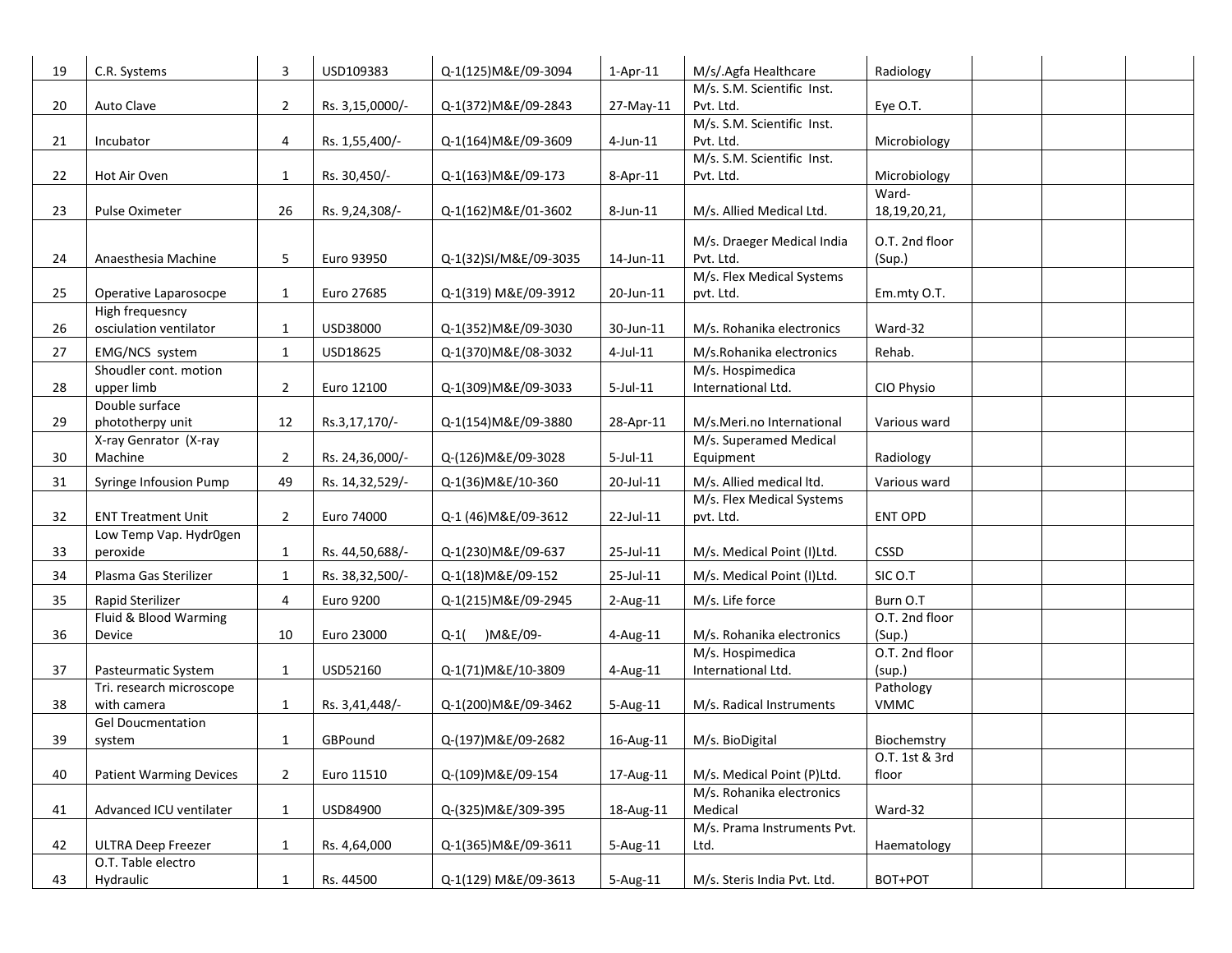|    | O.T. Table electro           |                |                 |                       |                 |                               |                   |  |
|----|------------------------------|----------------|-----------------|-----------------------|-----------------|-------------------------------|-------------------|--|
| 44 | Hydraulic                    | 1              | USD46968        | Q-1(130) M&E/09-242   | 30-Aug-11       | M/s. Steris India Pvt. Ltd.   | K.T. Unit         |  |
|    | O.T. Table electro           |                |                 |                       |                 |                               |                   |  |
| 45 | Hydraulic                    | $\overline{2}$ | USD 93916       | Q-1(130) M&E/09-137   | $1$ -Sep-11     | M/s. Steris India Pvt. Ltd.   | K.T. Unit         |  |
|    | Mobile Donor Couches         |                |                 |                       |                 | M/s. Insignia Insternation    |                   |  |
| 46 | with trolley                 | 6              | Rs. 5,70,150/-  | Q-1(255) M&E/09-814   | 16-Aug-11       | Ltd.                          | <b>Blood Bank</b> |  |
| 47 | ENT O.T. table               | $\mathbf{1}$   | Rs. 2,61,970/-  | Q-1(39) M&E/10-514    | $2-Sep-11$      | M/s. Shalyaa Insternational   | Ortho EOT         |  |
|    | O.T. Table electro           |                |                 |                       |                 | M/s. A2Z Medical Surgical     |                   |  |
| 48 | Hydraulic                    | $\mathbf{1}$   | Rs. 6,03,750/-  | Q-1(104) M&E/10-515   | 12-Sep-11       | Suppliers                     | Minor SOPD        |  |
| 49 | Flow cytometer               | $\mathbf{1}$   | Rs. 47,72,250/- | Q-1(202) M&E/09-342   | 26-Jul-11       | M/s. R.P.D Enterpries         | Lab. Medicine     |  |
| 50 | Micro Plate Reader           | $\overline{2}$ | Rs.5,46,000/-   | Q-1(258) M&E/09-679   | 28-Sep-11       | M/s. Bio screen Instrument    | <b>Blood Bank</b> |  |
| 51 | O.T. Light                   | $\mathbf{1}$   | USD22900/-      | Q-(124) M&E/10-244    | 19-Jul-11       | M/s. Steris India Pvt. Ltd.   | O.T. 2nd floor    |  |
|    |                              |                |                 |                       |                 | M/s. A2Z Medical Surgical     | Ward-             |  |
| 52 | <b>Ozone Hand Sterilizer</b> | 25             | Rs, 6,82,500/-  | Q-(158) M&E/09-600    | 25-Oct-11       | Suppliers                     | 18,20,21&N5,9     |  |
| 53 | Slide Drying Overn           | $\mathbf{1}$   | Euro 2550       | Q-1(299) M&E/08-283   | 14-Oct-11       | M/s. Lucent Bio Medical       | Histopathology    |  |
|    | Instrument for               |                |                 |                       |                 |                               | O.T. 4th floor    |  |
| 54 | Microlaryngeal Surgery set   | $\mathbf{1}$   | Euro 14718      | Q-1(144) M&E/09-1555  | 18-Oct-11       | M/s. Rohit Surgical Pvt. Ltd. | (Neuro)           |  |
|    |                              |                |                 |                       |                 | M/s. National Industrial      |                   |  |
| 55 | Direct ophtalamocope         | 10             | Rs, 2,31,000/-  | Q-1(260) M&E/08-850   | 31-Oct-11       | Company                       | Eye O.P.D         |  |
|    |                              |                |                 |                       |                 | M/s. Hospimedica              | Ward-38 K.T. U    |  |
| 56 | O.T. Ceiling Light           | $\overline{2}$ | Euro 23008      | Q-1(131) M&E/10-284   | 8-Nov-11        | International Ltd.            | nit               |  |
|    |                              |                |                 |                       |                 | M/s. Hospimedica              |                   |  |
| 57 | O.T. Ceiling Light           | $\mathbf{1}$   | Euro 11504      | Q-1(131) M&E/10-      | 26-Nov-11       | International Ltd.            | O.T. 2nd floor    |  |
|    | Tri. research microscope     |                |                 |                       |                 |                               |                   |  |
| 58 | with camera                  | $\mathbf{1}$   | Rs. 3,96,563/-  | Q-1(162) M&E/09-602   | 9-Nov-11        | M/s. Radical Instruments      | Microbiology      |  |
| 59 | <b>Real Time PCR</b>         | $\mathbf{1}$   | US\$ 33,850     | Q-1(187) M&E/09-193   | 11-Nov-11       | M/s. Bio Rad Laboraties       |                   |  |
|    |                              |                |                 |                       |                 | M/s. Insignia Insternation    | Biochemstry       |  |
| 60 | Referigerator                | $\mathbf{1}$   | Rs, 2,94,000/-  | Q-1(257) M&E/09-1331  | 17-Nov-11       | Ltd.                          | <b>VMMC</b>       |  |
|    |                              |                |                 |                       |                 | M/s. York Scientific          | Biochemsity       |  |
| 61 | <b>Hybridization Oven</b>    | $\mathbf{1}$   | Rs. 1,81,200/-  | Q-1(80) M&E/10-3695   | 22-Nov-11       | Industires Pvt. Ltd.          | <b>VMMC</b>       |  |
| 62 | Ventilaor                    | $\overline{2}$ | USD 10,925      | Q-1(66) M&E/10-3429   | 24-Nov-11       | M/s. Bio-Dot Scientifice      | Pharmacology      |  |
|    | Electro Hydraulic O.T.       |                |                 |                       |                 | M/s. Eagle Medical Systems    | O.T. 2nd floor    |  |
| 63 | Table                        | $\overline{2}$ | Euro 59288      | Q-1(99) M&E/10-513    | 28-Oct-11       | Pvt. Ltd.                     | (Uro)             |  |
| 64 | R.O. Plant                   | $\mathbf{1}$   | Rs. 16,75,250/- | Q-1(03)M&E/09-921     | $19$ -Dec- $11$ | M/s. Rions India              | Nephrology        |  |
|    |                              |                |                 |                       |                 | M/s. Hospimedica              |                   |  |
| 65 | Daul Slope Treadmill         | 1              | Rs. 9,39,750/-  | Q-1(33) M&E/11-1668   | 28-Dec-11       | International Ltd.            | CIO Physio        |  |
|    |                              |                |                 |                       |                 | M/s. Hospimedica              |                   |  |
| 66 | Manipulation couches         | $\overline{2}$ | Rs. 8,61,000/-  | Q-1(35) M&E/2011-1669 | 28-Dec-11       | International Ltd.            | CIO Physio        |  |
|    | Advanced Phaco               |                |                 |                       |                 | M/s. Emco tech Equipments     |                   |  |
| 67 | Mulsification machine        | $\mathbf{1}$   | Rs. 41,00,050/- | I-3(03) M&E/2010-1285 | 23-Dec-11       | Pvt. Ltd.                     | EYE O.T.          |  |
|    |                              |                |                 |                       |                 | M/s. Emco tech Equipments     | O.T. 4thfloor     |  |
| 68 | Microsocpe c Accessoreis     | 1              | Euro 28670      | Q-1(41) M&E/10-983    | 10-Jan-12       | Pvt. Ltd.                     | (ENT)             |  |
|    |                              |                |                 |                       |                 |                               |                   |  |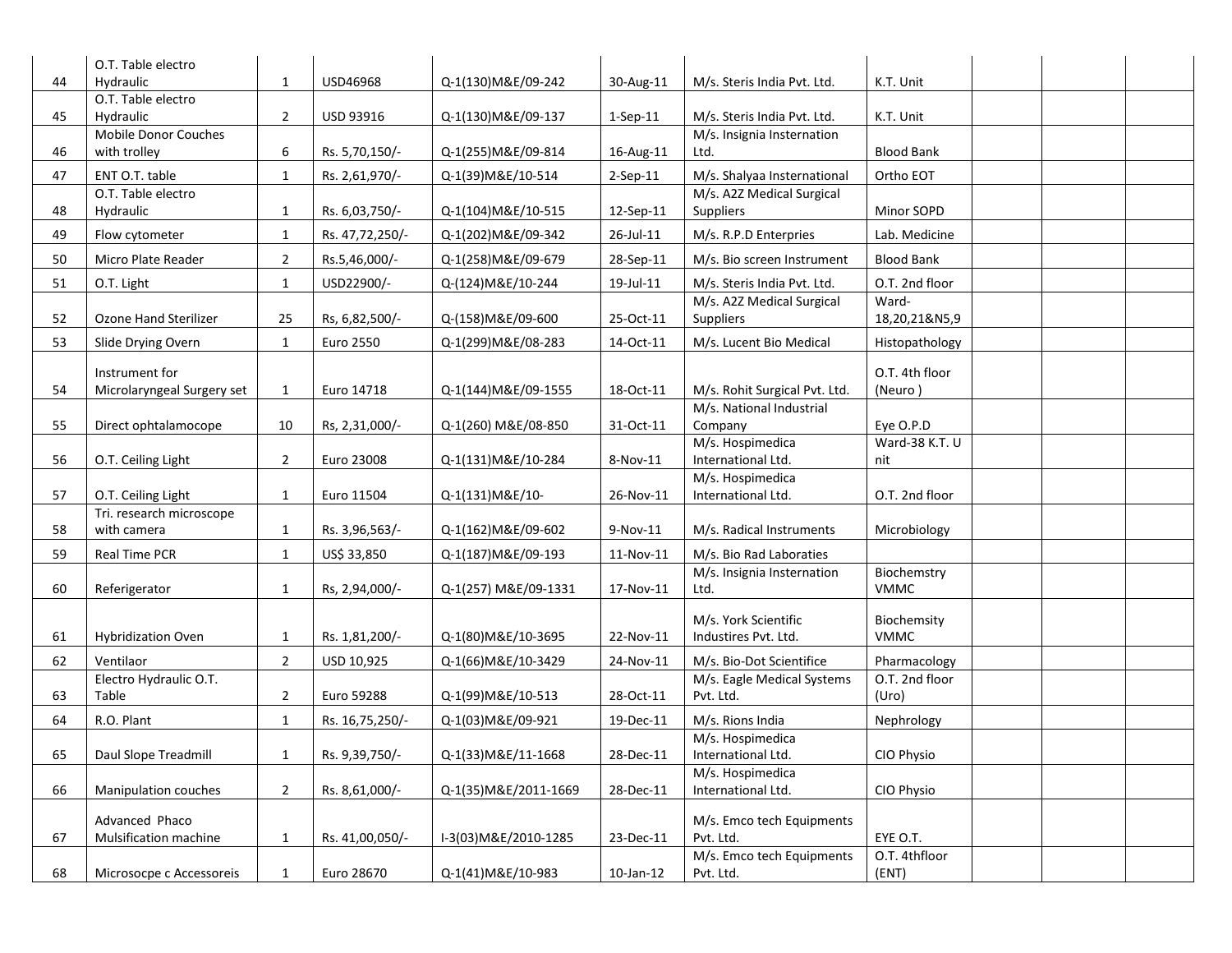|    |                                                 |                |                   |                         |                 | M/s. Hospimedica                               |                    |  |
|----|-------------------------------------------------|----------------|-------------------|-------------------------|-----------------|------------------------------------------------|--------------------|--|
| 69 | Interferential therapy unit                     | $\mathbf{1}$   | Rs.1,21,485/-     | Q-1(213) M&E/09-14391   | $4$ -Jan-12     | International Ltd.                             | B&P (Physio)       |  |
| 70 | Horinental steam sterilizer                     | $\mathbf{1}$   | Rs. 17,12,550/-   | Q-1(01)M&E/11-1451      | $4$ -Jan-12     | M/s. Yorco Sales Pvt. Ltd.                     | Microbiology       |  |
|    |                                                 |                |                   |                         | $5$ -Jan-12     | M/s. Labcon Scientificl Inst.                  |                    |  |
| 71 | Parafin Dispenser<br>Ceiling surgical Twin O.T. | $\mathbf{1}$   | Yen 51500.00      | Q-1(93) M&E/10-329      |                 | Pvt. Ltd.                                      | Histopathology     |  |
| 72 | ligth                                           | $\overline{2}$ | USD 45800.00      | Q-1(24) M&E/10-192      | $10$ -Jan- $12$ | M/s. Steris India Pvt. Ltd.                    | BOT&Pot            |  |
| 73 | Ventilators for Wards                           | 6              | CHF 92700.00      | Q-1(238) M&E/08-1298    | 13-Nov-12       | M/s. Hamilton Medical AG                       | Main ICU           |  |
|    |                                                 |                |                   |                         |                 |                                                | O.T 2nd floor      |  |
| 74 | <b>Electro Surgical Unit</b>                    | 6              | Euro 57524.34     | Q-1(102) M&E/10-224     | 16-Jan-12       | M/s. Arogya International                      | &3rd floor         |  |
|    |                                                 |                |                   |                         |                 |                                                |                    |  |
| 75 | Interferential therapy unit                     | $\mathbf{1}$   | Rs. 1,73,250      | Q-1(68) M&E/2010-1807`  | 19-Jan-12       | M/s. B.R. Biomedical                           | Pain +Main<br>O.T. |  |
|    |                                                 |                |                   |                         |                 |                                                |                    |  |
| 76 | Hydrotherapy pool                               | $\mathbf{1}$   | Rs. 11,81,250/-   | Q-1(459)SI/M&E/09-33    | 23-Dec-11       | M/s. Smart pools & Spas                        | SIC (physio)       |  |
|    | Human Patient simjulator                        |                |                   | Y-11016/166/2011-       |                 |                                                | Anaesthisa         |  |
| 77 | Systems                                         | $\mathbf{1}$   | Rs. 4,51,42,400/- | PC/SJH/hpss/231         | 30-Jan-12       | M/s. Medical Point (P)Ltd.                     | Deptt.             |  |
|    |                                                 |                |                   |                         |                 | M/s. Biotron Health care                       |                    |  |
| 78 | PCR Analyser with PC                            | $\mathbf{1}$   | Rs. 1,94,250/-    | Q-1(147) M&E/2010-1573  | 31-Jan-12       | (india) Ld.                                    | Microbiology       |  |
| 79 | Rapid Sterilizer                                | $\mathbf{1}$   | Ukpound 2400      | Q-1(237) M&E/2009-604   | 31-Jan-12       | M/s. Medex India (P) Ltd.                      | Main ICU           |  |
|    | Tissue Hardness meter and                       |                |                   |                         |                 |                                                |                    |  |
| 80 | Dyanmometer                                     | $\overline{2}$ | Rs. 7,26,390/-    | Q-1(147) M&E/2011-1809  | $10$ -Jan- $12$ | M/s. B.R. Biomedical                           | SIC (physio)       |  |
| 81 | Electrotherapy unit                             | 3              | Rs. 21,86,730/-   | Q-1(144) M&E/09-2131    | 14-Feb-12       | M/s. B.R. Biomedical                           | SIC (physio)       |  |
| 82 | Therapeutic Laser unit                          | $\overline{2}$ | Rs. 12,15,900/-   | Q-1(148) M&E/09-1793    | 14-Feb-12       | M/s. B.R. Biomedical                           | SIC (physio)       |  |
| 83 | Intra Aortic Ballon Pump                        | $\overline{2}$ | US\$ 84000.00     | Q-1(221) M&E/09-1430    | 14-Feb-12       | M/s. J.Mitra & Bros                            | CTVS O.T.          |  |
|    | P.F.T System with diffusion                     |                |                   |                         |                 | M/s. P.K. Morgan (India) Pvt.                  |                    |  |
| 84 | study                                           | $\mathbf{1}$   | <b>EURO 22210</b> | Q-1(356) M&E/09-1405    | 14-Feb-12       | Ltd.                                           | Ward-32            |  |
| 85 | Water purificatgion<br>system                   | $\overline{2}$ | Rs. 3,91,000/-    | Q-1(84) M&E/2010-2016   | 16-Feb-12       | M/s. Rions India Biotech                       | Lab. Medicine      |  |
|    |                                                 |                |                   |                         |                 | M/s. Hospimedica                               |                    |  |
| 86 | Chilling unit                                   | $\mathbf{1}$   | Rs. 2,87,700/-    | Q-1(142) M&E/11-2307    | 6-Feb-12        | International Ltd.                             | SIC (physio)       |  |
|    |                                                 |                |                   |                         |                 | M/s. Nobel Biocare India                       |                    |  |
| 87 | Titanium Dental implant                         | $\mathbf{1}$   | Rs. 7,70,625/-    | Q-1(429) M&E/09-3829    | 19-May-11       | Pvt. Ltd.                                      | Dental OPD         |  |
|    | Body Plethysmograph with                        |                |                   |                         |                 | M/s. P.K. Morgan (India) Pvt.                  |                    |  |
| 88 | diffusion study                                 | $\mathbf{1}$   | EURO 29160.00     | Q-1(354) M&E/09-1404    | 28-Feb-12       | Ltd.                                           | Ward-32            |  |
|    | <b>Strength Training</b>                        |                |                   |                         |                 |                                                |                    |  |
| 89 | Gymnasium                                       | $\mathbf{1}$   | EURO 59365.00     | Q-1(456)SI ?m&e/09-1400 | 18-Oct-11       | M/S. BIOTECH                                   | SIC (physio)       |  |
|    | Cabinet type Fluid/Bood                         |                |                   |                         |                 |                                                |                    |  |
| 90 | Warmer                                          | $\overline{2}$ | Rs. 2,88,540/-    | Q-1(12) M&E/11-1610     | 28-Feb-12       | M/s. Devyog Impex Pvt Ltd.<br>M/s. Hospimedica | Ward-32            |  |
| 91 | Patient warming Systems                         | 8              | EURO 5815.00      | Q-1(11)M&E/11-1665      | 28-Feb-12       | International Ltd.                             | Ward-32            |  |